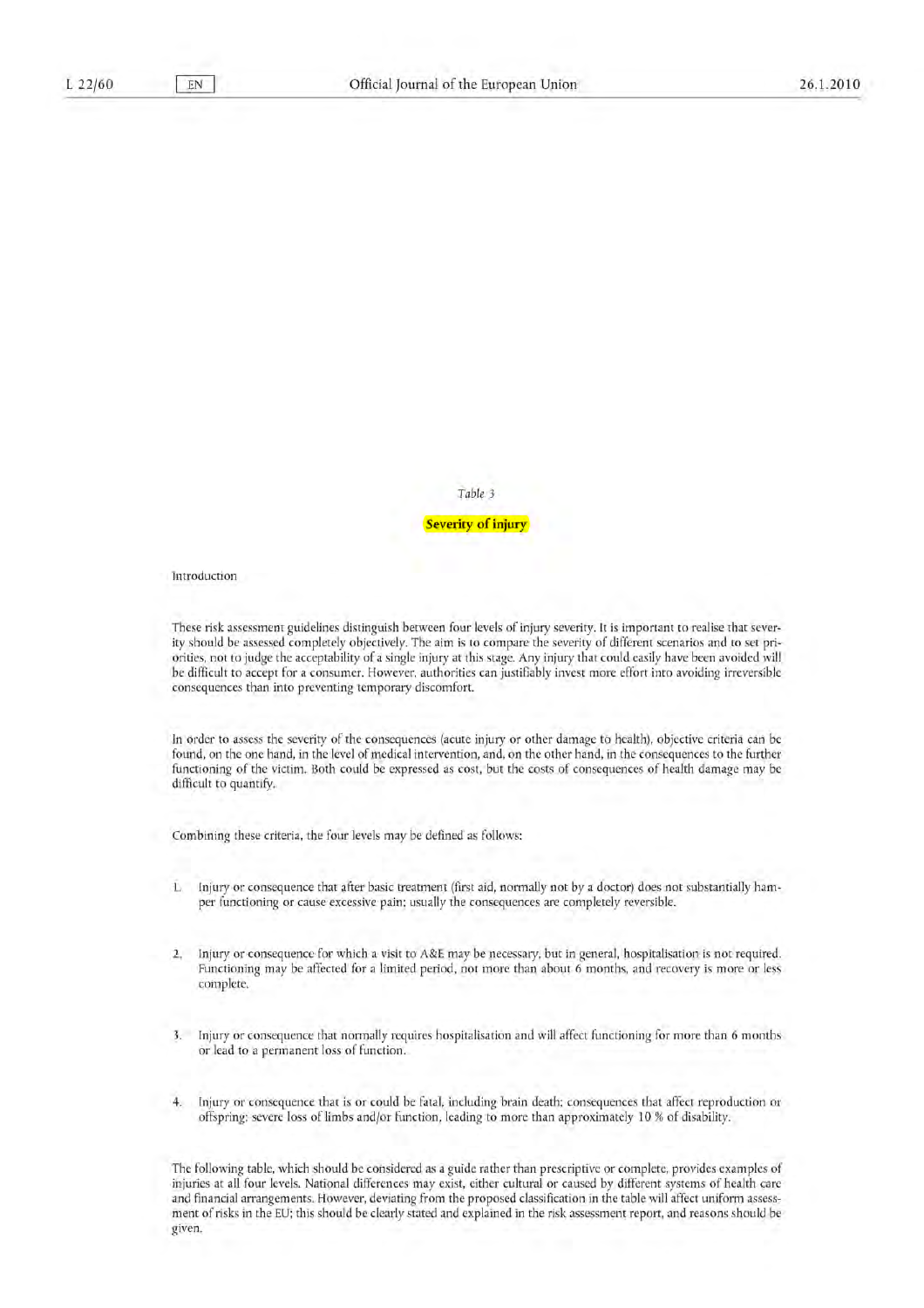| Type of injury<br>Laceration,<br>cut                                | Severity of injury                                                                    |                                                                                                                                                          |                                                                                                                                                                                        |                                                                                                                                                                            |  |
|---------------------------------------------------------------------|---------------------------------------------------------------------------------------|----------------------------------------------------------------------------------------------------------------------------------------------------------|----------------------------------------------------------------------------------------------------------------------------------------------------------------------------------------|----------------------------------------------------------------------------------------------------------------------------------------------------------------------------|--|
|                                                                     | $\mathbf{1}$                                                                          | 2                                                                                                                                                        | 3                                                                                                                                                                                      | $\overline{4}$                                                                                                                                                             |  |
|                                                                     | Superficial                                                                           | External (deep)<br>$($ > 10 cm long on<br>body)<br>$($ > 5 cm long on face)<br>requiring stitches<br>Tendon or into joint<br>White of eye or cor-<br>nea | Optic nerve<br>Neck artery<br>Trachea<br>Internal organs                                                                                                                               | Bronchial tube<br>Oesophagus<br>Aorta<br>Spinal cord (low)<br>Deep laceration of<br>internal organs<br>Severed high spinal<br>cord<br>Brain (severe<br>lesion/dysfunction) |  |
| <b>Bruising</b><br>(abrasion)<br>contusion,<br>swelling,<br>oedema) | Superficial<br>$\leq$ 25 cm <sup>2</sup> on face<br>$\leq$ 50 cm <sup>2</sup> on body | Major<br>$> 25$ cm <sup>2</sup> on face<br>$> 50$ cm <sup>2</sup> on body                                                                                | Trachea<br>Internal organs<br>(minor)<br>Heart<br>Brain<br>Lung, with blood or<br>air in chest                                                                                         | Brain stem<br>Spinal cord causing<br>paralysis                                                                                                                             |  |
| Concussion                                                          |                                                                                       | Very short uncon-<br>sciousness (minutes)                                                                                                                | Prolonged uncon-<br>sciousness                                                                                                                                                         | Coma                                                                                                                                                                       |  |
| Entrapment/<br>pinching                                             | Minor pinching                                                                        |                                                                                                                                                          | (Use as appropriate<br>the final outcomes of<br>bruising, crushing,<br>fracture, dislocation,<br>amputation, as appli-<br>cable.)                                                      | (Same outcome as for<br>suffocation/<br>strangulation.)                                                                                                                    |  |
| Sprain,<br>strain, mus-<br>culoskeletal<br>disorder                 | Extremities<br>Joints<br>Spine (no dislocation<br>or fracture)                        | Knee ligaments strain                                                                                                                                    | Ligament or tendon<br>rupture/tear<br>Muscle tear<br>Whiplash                                                                                                                          |                                                                                                                                                                            |  |
| <b>Dislocation</b>                                                  |                                                                                       | Extremities (finger,<br>toe, hand, foot)<br>$E1$ <sub>bow</sub><br>Jaw<br>Loosening of tooth                                                             | Ankle<br>Wrist<br>Shoulder<br>Hip<br>Knee<br>Spine                                                                                                                                     | Spinal column                                                                                                                                                              |  |
| Fracture                                                            |                                                                                       | Extremities (finger,<br>toe, hand, foot)<br>Wrist<br>Arm<br>Rib<br>Sternum<br><b>Nose</b><br>Tooth<br>Jaw<br>Bones around eye                            | Ankle<br>Leg<br>(femur and lower leg)<br>Hip<br>Thigh<br>Skull<br>Spine (minor com-<br>pression fracture)<br>Jaw (severe)<br>Larynx<br>Multiple rib fractures<br>Blood or air in chest | Neck<br>Spinal column                                                                                                                                                      |  |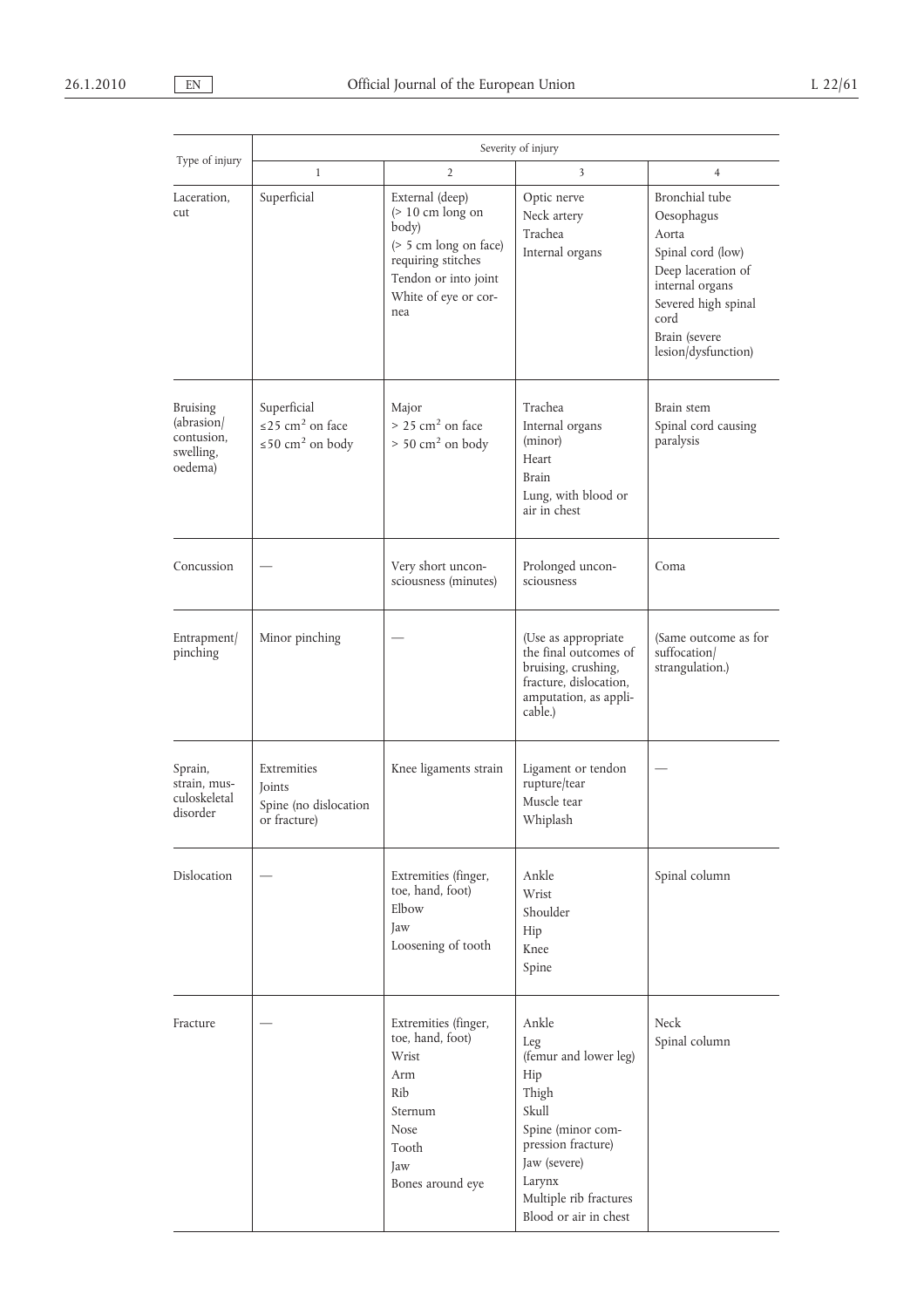| Type of injury                                                | Severity of injury                                                                   |                                                              |                                                                                                                                               |                                                                                                                      |  |
|---------------------------------------------------------------|--------------------------------------------------------------------------------------|--------------------------------------------------------------|-----------------------------------------------------------------------------------------------------------------------------------------------|----------------------------------------------------------------------------------------------------------------------|--|
|                                                               | $\mathbf{1}$                                                                         | $\overline{2}$                                               | 3                                                                                                                                             | $\overline{4}$                                                                                                       |  |
| Crushing                                                      |                                                                                      |                                                              | Extremities (fingers,<br>toe, hand, foot)<br>Elbow<br>Ankle<br>Wrist<br>Forearm<br>Leg<br>Shoulder<br>Trachea<br>Larynx<br>Pelvis             | Spinal cord<br>Mid-low neck<br>Chest<br>(massive crushing)<br>Brain stem                                             |  |
| Amputation                                                    |                                                                                      |                                                              | Finger(s)<br>Toe(s)<br>Hand<br>Foot<br>(Part of) Arm<br>Leg<br>Eye                                                                            | Both extremities                                                                                                     |  |
| Piercing,<br>puncturing                                       | Limited depth, only<br>skin involved                                                 | Deeper than skin<br>Abdominal wall (no<br>organ involvement) | Eye<br>Internal organs<br>Chest wall                                                                                                          | Aorta<br>Heart<br>Bronchial tube<br>Deep injuries in organs<br>(liver, kidney, bowel,<br>etc.)                       |  |
| Ingestion                                                     |                                                                                      |                                                              | Internal organ injury<br>(Refer also to internal<br>airway obstruction<br>where the ingested<br>object gets stuck high<br>in the oesophagus.) | Permanent damage to<br>internal organ                                                                                |  |
| Internal air-<br>way obstruc-<br>tion                         |                                                                                      |                                                              | Oxygen flow to brain<br>blocked without per-<br>manent consequences                                                                           | Oxygen flow to brain<br>blocked with perma-<br>nent consequences                                                     |  |
| Suffocation/<br>Strangulation                                 |                                                                                      |                                                              | Oxygen flow to brain<br>blocked without per-<br>manent consequences                                                                           | Fatal suffocation<br>strangulation                                                                                   |  |
| Submersion/<br>Drowning                                       |                                                                                      |                                                              |                                                                                                                                               | Fatal drowning                                                                                                       |  |
| Burn/Scald<br>(by heat,<br>cold, or<br>chemical<br>substance) | $1^\circ$ , up to $100\%$ of<br>body surface<br>$2^\circ$ , < 6 % of body<br>surface | $2^{\circ}$ , 6-15 % of body<br>surface                      | $2^{\circ}$ , 16-35 % of body<br>surface, or 3°, up<br>to 35 % of body sur-<br>face<br>Inhalation burn                                        | $2^{\circ}$ or $3^{\circ}$ , > 35 % of<br>body surface<br>Inhalation burn requir-<br>ing respiratory assis-<br>tance |  |
| Electric<br>shock                                             | (See also under burns<br>as electric current can<br>cause burns.)                    | Local effects (tempo-<br>rary cramp or muscle<br>paralysis)  |                                                                                                                                               | Electrocution                                                                                                        |  |
| Neurological<br>disorders                                     |                                                                                      |                                                              | Triggered epileptic<br>seizure                                                                                                                |                                                                                                                      |  |